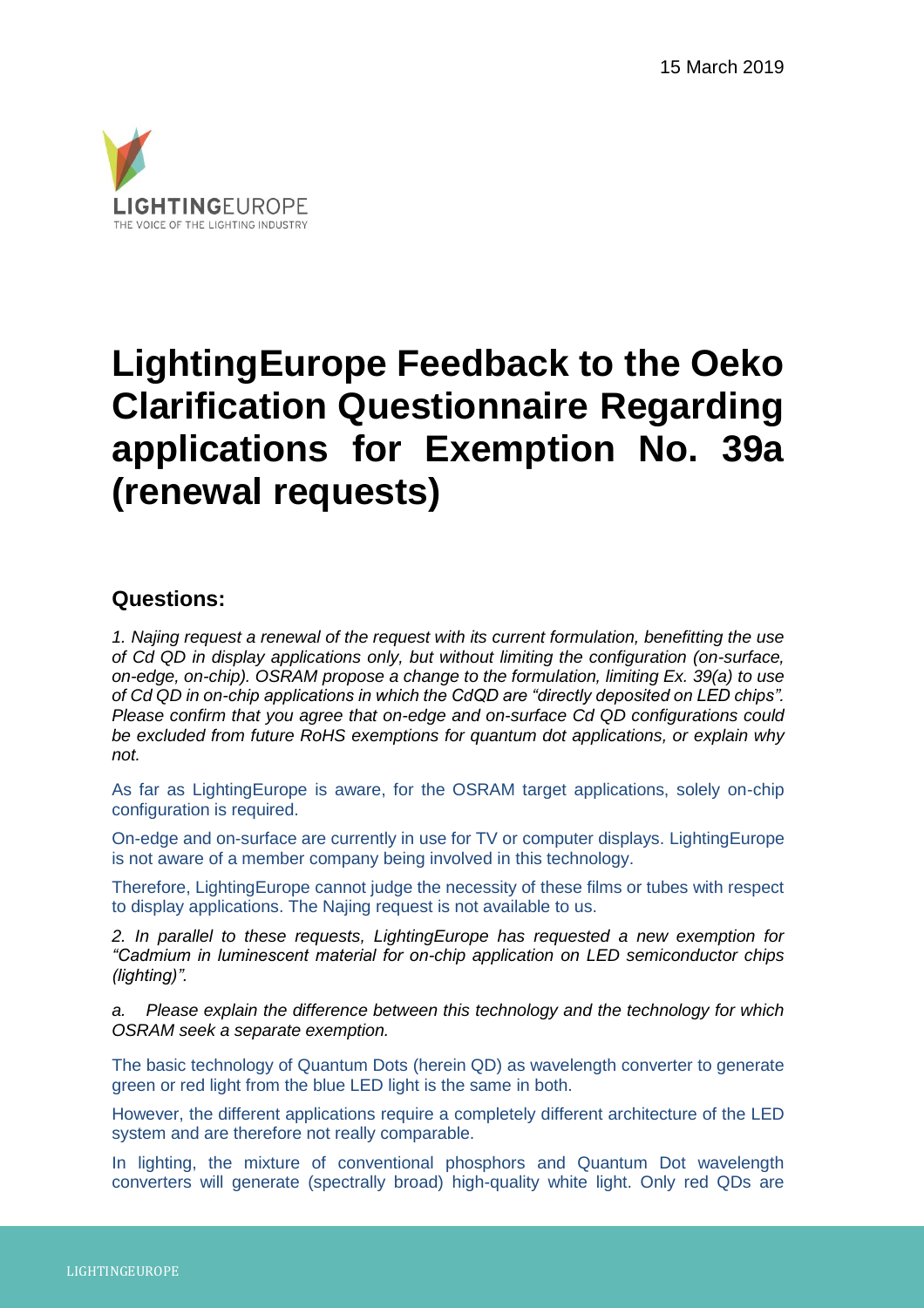required to enhance the emission spectrum of red phosphors (especially if high CRI is required). For lighting applications today only on-chip configuration seem to be a realistic approach, since remote phosphor configurations (on-surface or on-edge) proved impractical for lighting, both from a material cost and an aesthetics point of view.

In contrast, for display applications, spectrally narrow green and red light is needed for a high efficiency (especially in combination with the color filters of the display) and high color gamut.

Since for displays, both red and green light is generated by Quantum Dots and does not contain conventional phosphors, the Cadmium (herein Cd) content must be higher than for a lighting LED with only red light from Quantum Dots. In addition, to fulfill the demanding optical requirements for an innovative compact display system, the phosphor layer is typically much thinner and thus requires a very high concentration (wt-%) of Cd in that layer, compared to the relatively low concentration used in the thick layers in lighting applications. However, the total content of Cd per LED is of similar order of magnitude in all these applications.

Displays with on-edge and on-surface configurations are in use, whilst on-chip configurations are to our knowledge not yet in use, but requested by our member company OSRAM, in order to introduce innovative applications that are highly efficient and in addition need less cadmium.

*b. In this respect, please clarify how the two technologies compare in terms of use of Cd, energy consumption, colour properties (application specific) etc.* 

LightingEurope understands that for general lighting a higher efficiency of up to +20% is expected at comparable CCT and CRI values, compared to best available phosphorbased converter materials.

For display backlighting, efficiency and colour gamut will be the same compared to "onsurface", however, the amount of Cadmium could be reduced as soon as on-chip configuration is available for the market. This is expected to be the case in 1-2 years.

For certain new innovative applications, the only possible realizable solutions need the use of Cd containing quantum dots in on-chip configuration.

Regarding to the use of Cd, see above (answer to question 2a).

*c. Please specify if the two technologies could be addressed under one exemption and if so propose a suitable formulation (an exemption with two items, however with a common title is also an option in this respect), also referring to respective exemption durations.*

LightingEurope supports the proposal received from OSRAM in order to address the requests under one exemption, split into the different applications. As the display and projection application is not yet finally ready for the market, the current exemption for Cd in QD LED could also be included into the wording, depending on the argumentation of the renewal request mentioned in question 1, which is not known to us.

The exemptions could read:

*Cadmium in downshifting semiconductor nanocrystal quantum dots*

- *directly deposited on LED semiconductor chips for use in display and projection applications (< 5 μg Cd per mm² of light emitting LED chip surface)*
- *directly deposited on LED semiconductor chips for use in in lighting applications of at least CRI 80 (< 1.000 ppm in the luminescent material)*
- *not directly deposited on LED semiconductor chips for use in display and projection applications (< 0,2 μg Cd per mm² of display screen area)* \*

*All for a maximum validity period of 5 years (Expires for all categories on 31 October 2024)*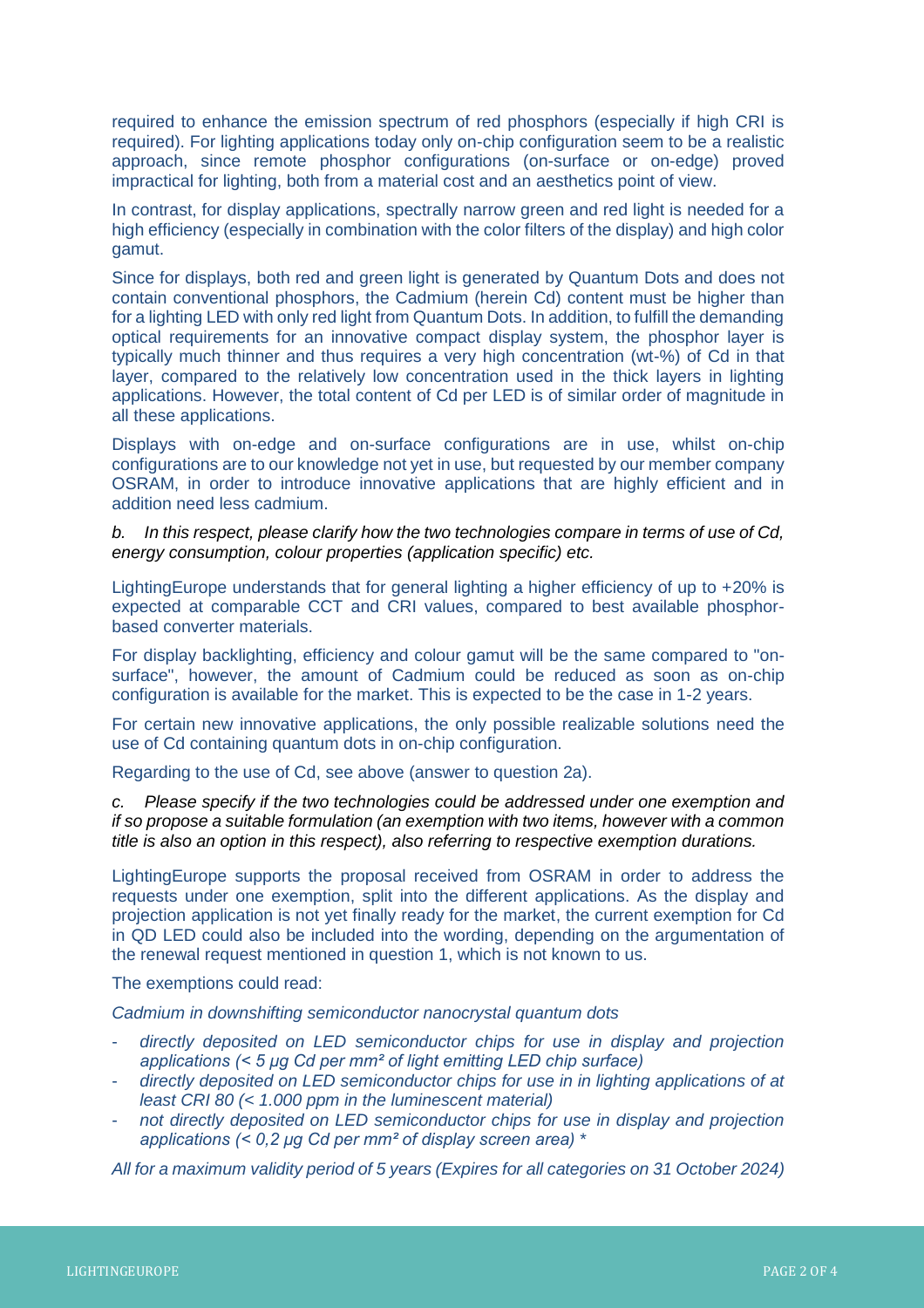[\* As far as is known to LightingEurope, member companies currently do not work on such configurations.]

A duration of 5 years is required in order to allow the users of this new technology to develop, validate and market products based on the electronic components we are preparing. A shorter period would be extremely negative for the acceptance and rollout of the technology by our customers. It would lead to legal uncertainty as to whether the effort they need to spend for products and applications leads to success. It would hamper the availability of innovative products that offer advantages in terms of energy efficiency and support the EU's energy savings and climate change agenda.

*3. As regards lighting applications, please explain which conventional lighting technologies still on the market (discharge lamps of different types) the technologies, for which OSRAM and LightingEurope request exemptions, shall substitute. In this respect, please provide comparisons of conventional technologies with the LE CD technologies to allow understanding the advantages in terms of energy consumption, light quality and colour, etc.*

Display: Hg-containing discharge lamps are no longer in use for displays for quite some years. They are only required as spare parts for special industrial, commercial or medical displays.

Solid State Lighting: LED packages are electronic components used in LED lamps and LED luminaires and other equipment. So the LED package alone cannot replace a lamp or a luminaire, but it can be used in lamps and luminaires replacing phosphor-based LED packages. The technology offers advantages in terms of energy efficiency and as such is a technological advancement that supports the EU's energy savings and climate change agenda.

*4. Please provide information on the relevant parameters for comparisons of the Cd QD on-chip technologies with other technologies applied in general and special lighting applications and for display lighting application on the system level. For each parameter, please also provide detail as to the industry wide accepted standards and benchmarks for quantifying the performance of various technologies in relation to each of the specified parameters.*

#### General Lighting:

Currently no Cd QD LED are in use in general lighting. According to OSRAM, products with RoHS compliant Cd QD (On-chip, <100ppm Cd) will be released soon. Other configurations are not realistic for general lighting. LED used today in lighting applications are using almost exclusively phosphor-based converter materials or RGB packages. Cd QD LED are completely equivalent to conventional LED with respect to parameters like colour rendering. Colour gamut is not relevant for lighting.

The only relevant difference is enhanced luminous efficiency at a given CRI and CCT.

In addition, this can lead to increased material efficiency as less LED packages are required in a comparable light source (e.g. a lamp equivalent to a 60W GLS).

#### For Display:

Currently only on-surface and on-edge solutions are available. Compared to these technologies Cd QD on-chip solutions would offer:

- Lower Cd amounts per display area
- New innovative applications
- Miniaturization of equipment